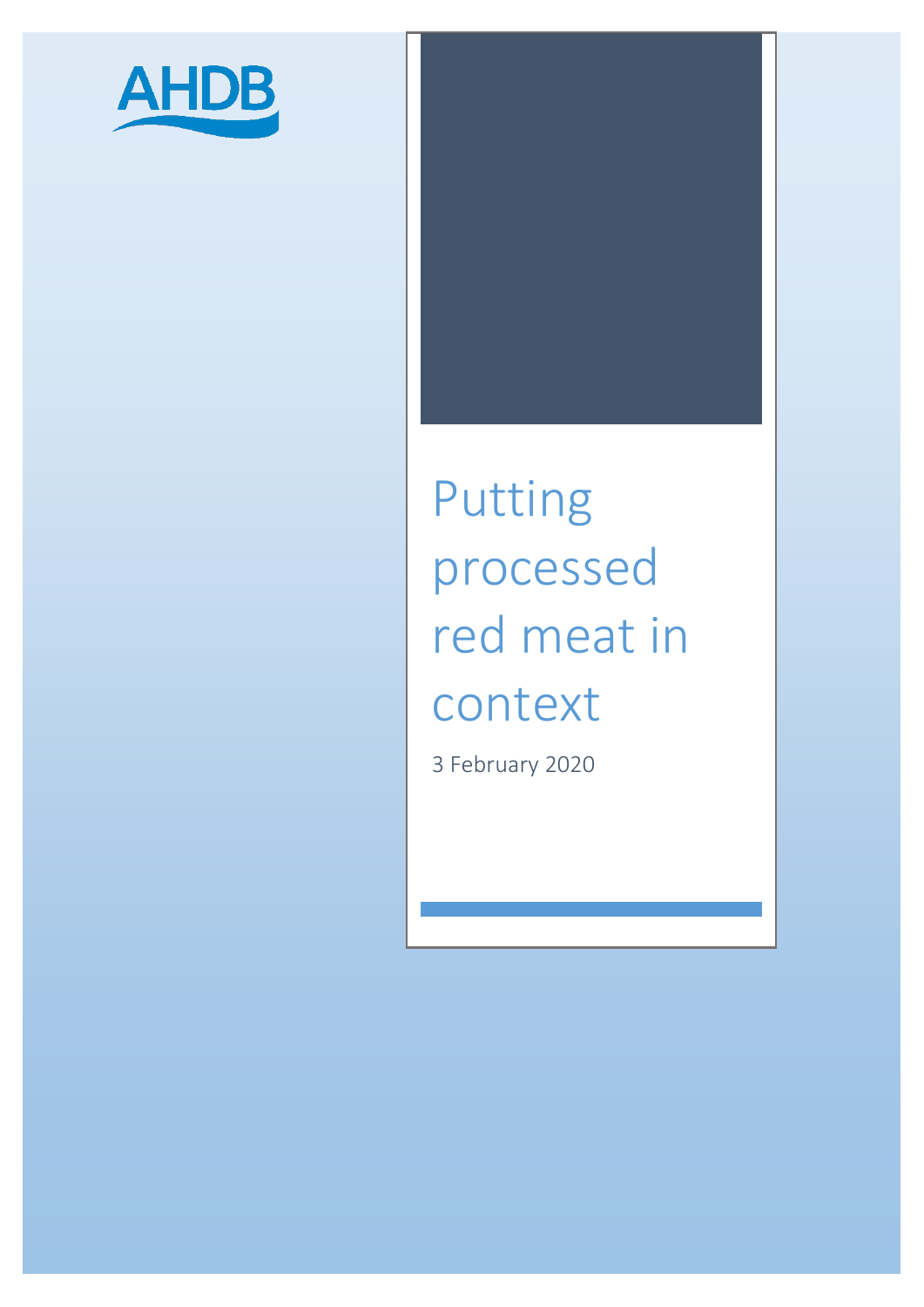## **Contents**

# **Putting processed red meat in context**

## <span id="page-1-0"></span>**Introduction**

*This briefing looks at processed red meat, its definition and the role it plays alongside fresh red meat in the national diet in the UK.* 

*It is a live document which will be updated as more scientific research and analysis becomes available. It is intended as a useful reference point for consumers and the media.*

## <span id="page-1-1"></span>**Summary**

Most UK consumers continue to enjoy processed red meat, with 59% of UK households buying processed red meat in the form of sausages, burgers, bacon, ham and other cooked meats on an almost weekly basis. These products can help to meet a consumer need for taste and practicality – such as sliced cooked meats in sandwiches or fillings in Cornish pasties, pies and sausage rolls.

Organisations such as the European Food Safety Authority (EFSA), the World Cancer Research Fund (WCRF) and the International Agency for Research on Cancer (IARC) at the World Health Organization (WHO) have definitions of what constitutes processed meat but there is no consistently agreed definition. Moreover, the term 'processed meat' remains poorly defined in scientific literature, with different studies using different categorisations and terminologies, making meaningful comparisons challenging.

However, a high intake of red meat and processed meat has been associated with an increased risk of colorectal (bowel) cancer by WCRF and IARC based on evaluation of epidemiological research.

This body of research, primarily based on observational (epidemiological) studies, relies on a sample population self-reporting their behaviours and food consumption where the independent variable (e.g. red meat) is not under the control of researchers.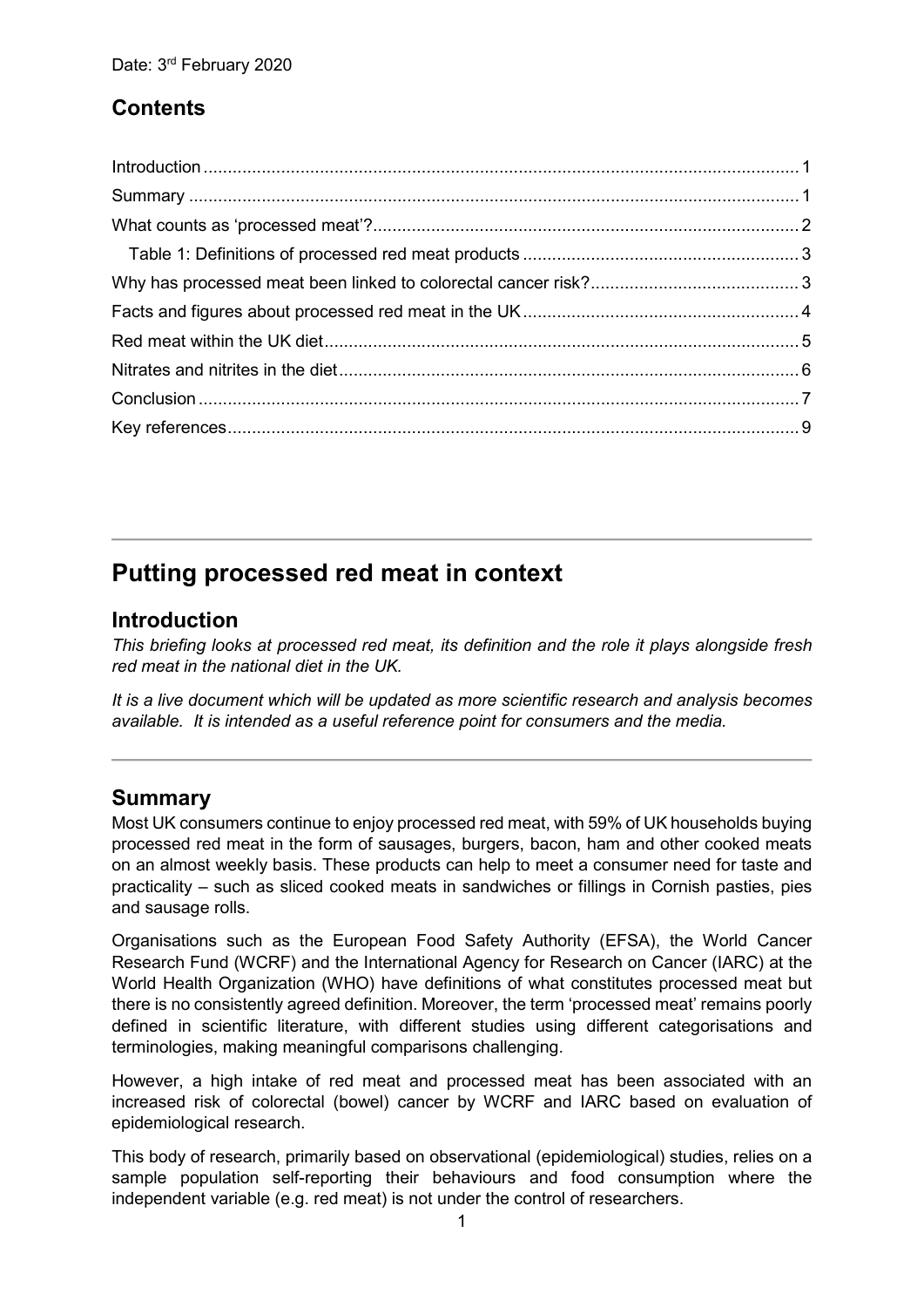It is accepted by the scientific community that epidemiological studies cannot directly prove 'cause and effect' on any one food and a health outcome, mainly because it is challenging for researchers to separate out the health impact from other factors such as environmental, lifestyle and genetic factors. Such types of studies therefore only establish an association – not a causal relationship. However, this type of data can give a good picture of the effects of certain dietary patterns on health outcomes which is now seen as far more important for health than singling out specific foods.

Observational data can play a meaningful role, especially when studying large population groups, and is often the best research available to base recommendations on. This is because nutritional research differs from, for example, pharmaceutical drug trials, which can be much more tightly controlled with different selected groups. The overall picture on processed red meat is also complicated by the fact that international research findings may not be applicable to the UK because of factors such as differing types and amounts of meat consumed in different countries, for example in the US where intakes, on average, are much higher.

The current UK Government advice is that individuals who are high consumers of red and processed meat, in other words who eat more than 90g (cooked weight) per day, cut down to 70g (this equates to approximately 500g a week), as high intakes are associated with an increased risk of colorectal (bowel) cancer. This is in the context of a healthy, balanced diet containing plenty of plant-based foods such as wholegrains, vegetables and fruit. The average UK daily consumption of red and processed meat for adults is 62g according to the latest data from the National Diet and Nutrition Survey (NDNS). However, there is a large variation in intake amongst the highest consumers vs lowest consumers (194g/day vs 0g/day). Men, on average, eat more than women (77g/day vs 47g/day).

A healthy lifestyle including a varied, balanced diet, regular physical activity, limiting consumption of alcohol, not smoking and maintaining a healthy weight are key factors to reducing the risk of developing certain cancers. This wider, holistic approach was outlined in the WCRF's 2018 report *Diet, Nutrition, Physical Activity and Cancer: A Global Perspective. [1](#page-2-1)*

In the UK, the industry has reduced the salt levels in bacon from an average of around 3.5% - 4% close to the Government target of 2.88%, alongside a significant reduction in nitrite levels and this activity is ongoing. This is a positive response to a challenging reformulation issue as both salt and nitrite play a key role in ensuring the safety of the product.

#### <span id="page-2-0"></span>**What counts as 'processed meat'?**

In the broadest sense of the word, nearly all meat eaten is 'processed' to some degree since it is cooked prior to consumption. Other processing techniques include fermentation (e.g. as used in salami), baking, boiling, pressing or preserving. Processing can help improve taste and texture, extend the shelf life of food, reduce the risk of food poisoning and reduce unnecessary food waste.

Organisations such as the European Food Safety Authority (EFSA), the World Cancer Research Fund (WCRF) and the International Agency for Research on Cancer (IARC) at the World Health Organization (WHO) have definitions of what constitutes processed meat (see Table 1), but there is no consistently agreed definition. Moreover the term 'processed meat'

<span id="page-2-1"></span> <sup>1</sup> WCRF's 2018 report *Diet, Nutrition, Physical Activity and Cancer: A Global Perspective* also highlights to eat little, if any, processed meat to help reduce the risk of developing bowel cancer.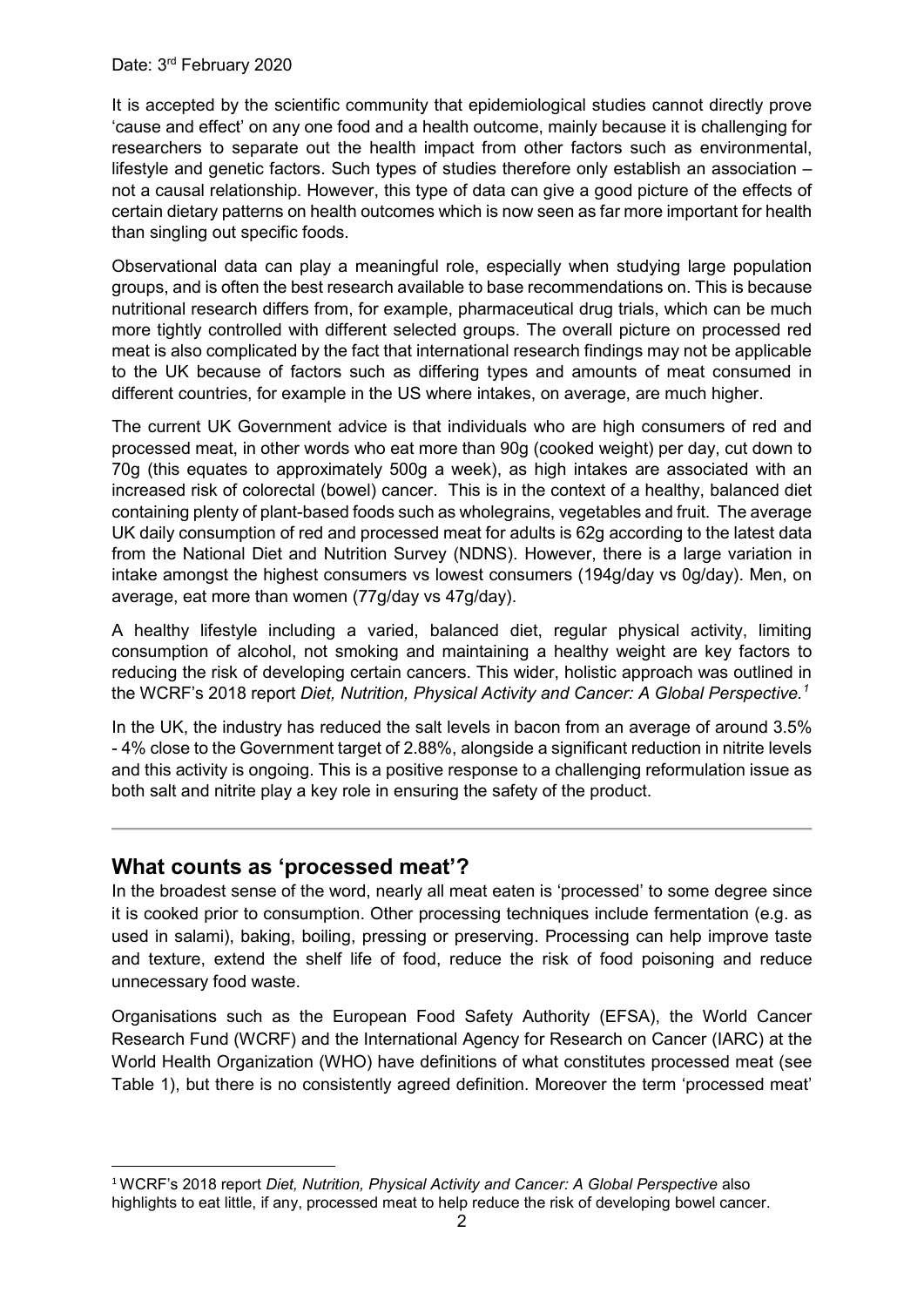remains poorly defined in scientific literature, with different studies using different categorisations and terminologies, making meaningful comparisons challenging.

| Organisation | Definition                                                                                                                                                                                                                                                                                                                                                                                                                                                                                                                                                                                                                                                                                                                       |
|--------------|----------------------------------------------------------------------------------------------------------------------------------------------------------------------------------------------------------------------------------------------------------------------------------------------------------------------------------------------------------------------------------------------------------------------------------------------------------------------------------------------------------------------------------------------------------------------------------------------------------------------------------------------------------------------------------------------------------------------------------|
| <b>EFSA</b>  | <b>Meat products</b><br>Processed products, resulting from the processing of meat or from the further<br>processing of such processed products, so that the cut surface shows that the<br>product no longer has the characteristics of fresh meat.                                                                                                                                                                                                                                                                                                                                                                                                                                                                               |
| <b>WCRF</b>  | <b>Processed meat</b><br>Meat that has been transformed through salting, curing, fermentation, smoking or<br>other processes to enhance flavour or improve preservation. Depending on food<br>preparation practices, processed meat can include ham, salami, bacon and pastrami<br>and some sausages. These include sausages, bratwursts, chorizo, frankfurters and<br>'hot dogs', to which nitrites, nitrates or other preservatives are added. Most<br>processed meats contain pork or beef but may also contain other red meats, poultry,<br>offal or meat by-products such as blood. Minced meats such as hamburgers or fresh<br>sausages may sometimes, though not always, fall within the definition of processed<br>meat. |
| <b>IARC</b>  | <b>Processed meat</b><br>Meat that has been transformed through salting, curing, fermentation, smoking, or<br>other processes to enhance flavour or improve preservation. Most processed meats<br>contain pork or beef, but processed meats may also contain other red meats, poultry,<br>offal, or meat by-products such as blood. Examples of processed meat include hot<br>dogs (frankfurters), ham, sausages, corned beef, and biltong or beef jerky as well<br>as canned meat and meat-based preparations and sauces.                                                                                                                                                                                                       |

<span id="page-3-0"></span>Table 1: Definitions of processed red meat products

#### Source:

- [EFSA Regulation \(EC\) No 853/2004;](https://eur-lex.europa.eu/legal-content/EN/ALL/?uri=CELEX%3A32004R0853)
- WCR[F https://www.wcrf.org/sites/default/files/Preservation-and-processing-of-foods.pdf;](https://www.wcrf.org/sites/default/files/Preservation-and-processing-of-foods.pdf)
- IARC [https://www.iarc.fr/wp-content/uploads/2018/07/Monographs-QA\\_Vol114.pdf](https://www.iarc.fr/wp-content/uploads/2018/07/Monographs-QA_Vol114.pdf)

In reality, most fresh sausages and burgers produced in the UK only fall into the processed meat category because of the preservatives that are added. All authorised food additives, like preservatives, in the EU have gone through a rigorous safety evaluation by EFSA. The Scientific Advisory Committee on Nutrition (SACN) in a 2010 report stated that '*no data have been identified that support a hypothesis that sulphate preservatives used in preserved meats could be linked to colorectal cancer'*. EFSA has further stated after a review of the data that the current safe level for sulphites used as additives in wine and other foods is sufficiently protective for consumers. It's important to highlight that not all processed meat is the same even within a single category such as sausages and burgers, where the composition can vary significantly especially between different countries.

## <span id="page-3-1"></span>**Why has processed meat been linked to colorectal cancer risk?**

Over the years, many studies have looked at possible links between eating processed meat and risk of cancer – these are generally epidemiological studies where populations of people are followed over time and links made between their lifestyle and health outcomes. These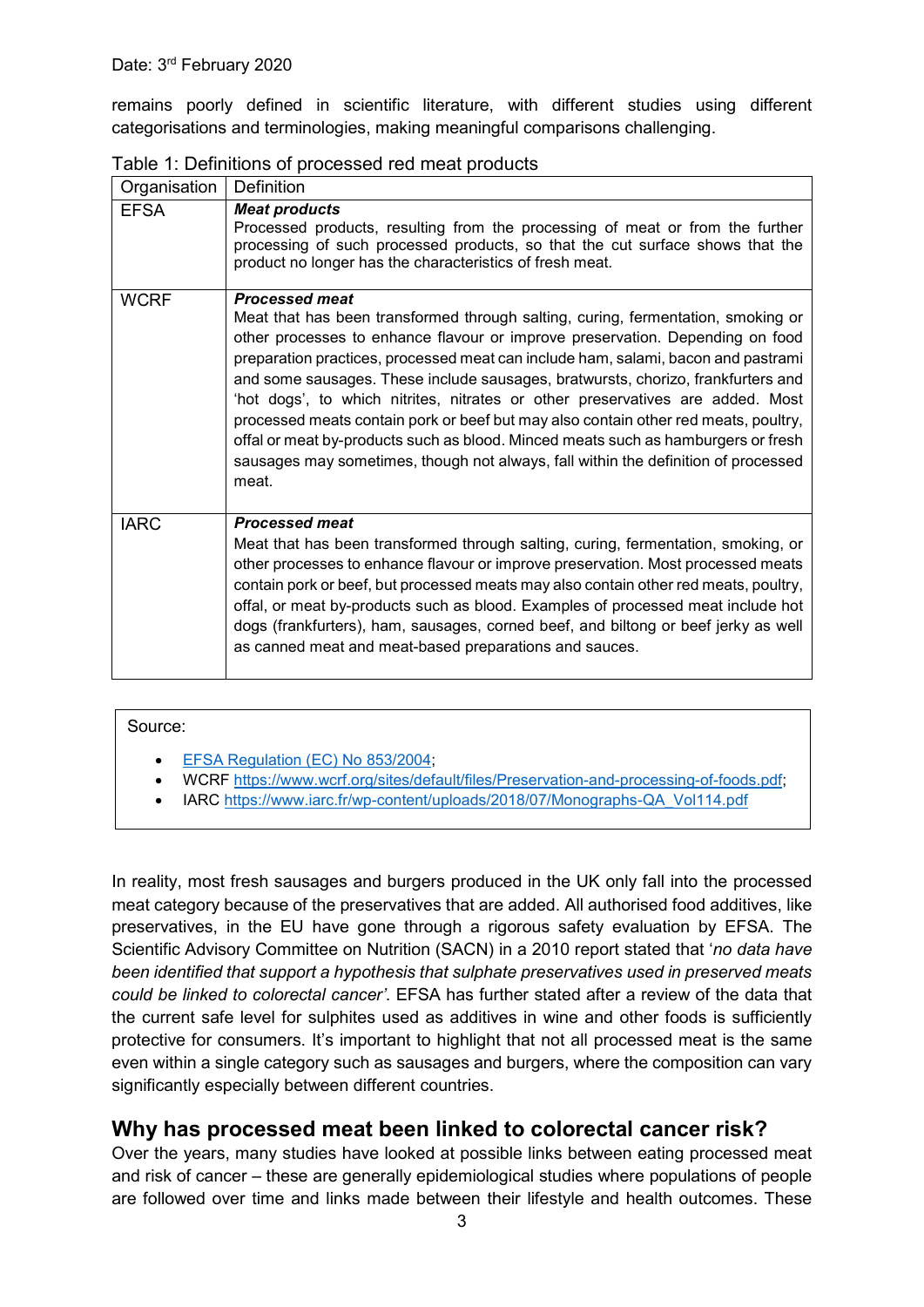**.** 

studies provide information about associations between what we eat and our risk of disease but cannot be used to prove a direct cause and effect relationship between the two.

The International Agency for Research on Cancer (IARC) is the specialised agency on cancer for the World Health Organization (WHO) and looks at the role of environmental and lifestyle risk factors, including the diet, in cancer risk. Following a meeting of an expert group in 2015, IARC published a report (IARC monograph 114) in 2018, which considered more than 800 different studies on cancer in humans (some studies provided data on both types of meat; in total more than 700 epidemiological studies provided data on red meat and more than 400 epidemiological studies provided data on processed meat). Processed meat was classified as being carcinogenic to humans based on an association between consuming processed meat and increased risk of colorectal (bowel) cancer. This classification, also referred to as 'Group 1', relates to the strength of the scientific evidence for a link and is used by IARC when there is 'sufficient evidence' that this factor can cause cancer in humans<sup>[2](#page-4-1)</sup>.

The IARC classifications describe the strength of the scientific evidence about an agent being a cause of cancer but doesn't tell us anything about how dangerous the substance is or the level of risk involved. Although newspaper headlines that featured when the report was published, compared processed red meats to smoking or asbestos (also classified as carcinogenic by IARC), this is misleading because it does not mean they are all equally dangerous. Being exposed to tobacco smoke or asbestos is likely to be much more harmful to health than eating processed meat.

WCRF has also reviewed the evidence for a link between the consumption of processed meat and cancer. They concluded that there was strong evidence of a link between eating processed meat and increased risk of bowel cancer and advise eating very little, if any, processed meat in its cancer prevention recommendations.

It is important to remember that diseases like cancer are affected by many different factors – some of which we can't change, like our genes or our age and others that we can, including our diet and lifestyle. We know from studies that by eating a healthy, balanced diet, maintaining a healthy weight, keeping active, limiting intakes of alcohol and not smoking, we can reduce our risk of cancer and other diseases. So when considering the effect of any one food or nutrient we need to look at this in the context of a healthy diet and lifestyle overall. Evidence suggests that it's a good idea to limit consumption of processed meat as high intakes are associated with increased risk of colorectal (bowel) cancer. This is reflected in the current UK Government advice that those who eat 90g a day or more of red and processed meat should cut down to 70g a day alongside eating a healthy, balanced diet overall. So enjoying a bacon sandwich now and again, for example, is probably fine.

## <span id="page-4-0"></span>**Facts and figures about processed red meat in the UK**

According to Kantar, where they define the UK's processed meat market as bacon, gammon, burgers, sausages and sliced cooked meat, the retail market was worth £4.6 billion for the year to December 2019. Using a similar definition, we can estimate that the eatingout market was worth approximately £11.3bn for the year to September 2019 (MCA/AHDB). Retail is seeing value losses of -2.3%, while out-of-home remains relatively static.

Pork sausages are a well-loved staple food in the UK, with sausage and mash being eaten on 153 million meal occasions in the home over the last year (Kantar Usage, 52 w/e

<span id="page-4-1"></span><sup>2</sup> Other substances and activities within this grading include tobacco and asbestos, but also oral contraceptives, hormone replacement therapy and working as a painter.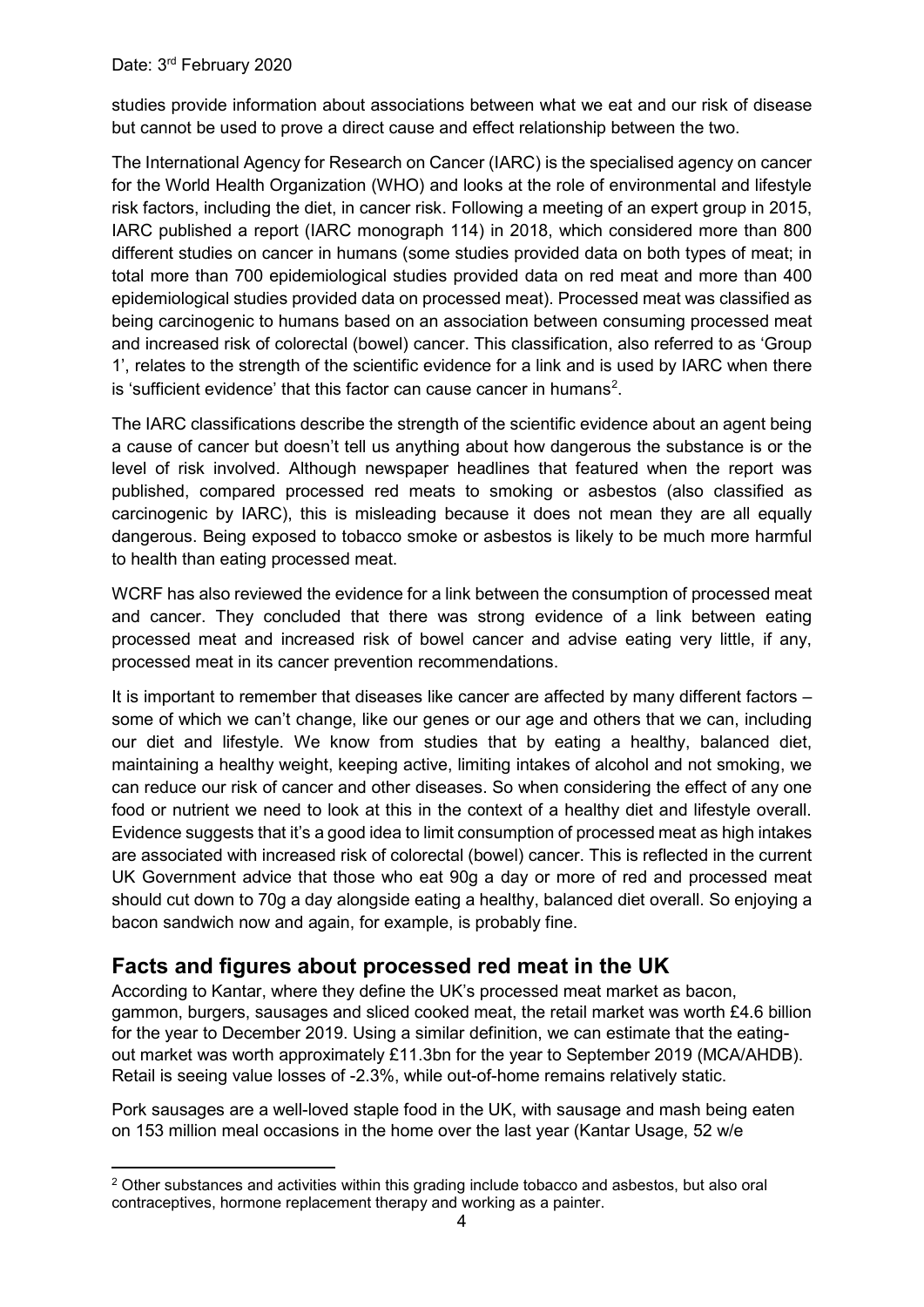December 2019). There has been a slowdown in sausage volumes in UK retail during 2019, being down -2.5% year-on-year. Sausages are however growing increasingly popular out-ofhome, with sausage sandwiches and sausage rolls alone accounting for 386 million eatingout occasions, up 6% year-on-year (MCA, 52 w/e September 2019).

Bacon is another popular choice in the UK, featuring in breakfast dishes and dishes such as spaghetti carbonara. Total bacon sales in the UK are declining, with losses in retail sales at 8,553,000kgs. Out-of-home the trusty bacon sandwich has lost 11 million occasions alone. From continuous attitude tracking we know that consumer concerns about bacon being unhealthy have been on the rise longer term, linked to the negative media.

Sliced cooked meats continue to sell large volumes at retail (224,163,000kgs in the year to  $29<sup>th</sup>$  December 2019), of which more than half is ham (Kantar). These volumes have slowed over the last year, being down -3.2%. Despite this sliced cooked meat still has a high presence in lunchtime occasions, both in the home and carried out in lunchboxes.

When consumers are choosing what to eat, their primary motivation is enjoyment. Processed meats score highly for enjoyment, especially bacon, sausages and burgers. They also score highly on practicality, the second most important motivation for choosing meals. However, consumer concerns about processed meat and health has contributed to the decline in performance especially in the retail market; as health is a driver of one third of food consumption.

| 100 g product                                  | <b>Date</b> | Mc&W ref. no | Fat  | <b>Sodium</b> |
|------------------------------------------------|-------------|--------------|------|---------------|
|                                                |             |              |      | mg            |
| Bacon rashers raw back                         | 1976*       | 221          | 41.2 | 1470          |
| Bacon rashers back raw                         | $2015 -$    | 380          | 16.5 | 1140          |
| Ham canned                                     | 1976*       | 394          | 5.1  | 1250          |
| Ham loose and<br>prepacked <sup>^</sup>        | $2015 -$    | 390          | 3.3  | 800           |
| Pork sausages                                  | 1976*       | 411          | 32.1 | 760           |
| Pork sausages raw 65-<br>70% meat <sup>^</sup> | $2015 -$    | 532          | 17.2 | 470           |

Typical salt and fat levels in processed meats consumed in the UK have steadily reduced over the years, as illustrated in the table below using McCance and Widdowson data.

Source:

\* A.A. Paul and D.A.T. Southgate (1976). McCance and Widdowson's The Composition of Foods. Fourth Revised Edition. MAFF & MRC

~ Public Health England (2015). McCance and Widdowson's The Composition of Foods. Seventh Summary Edition. RSC & IFR

^ Includes industry data submitted in 2013

## <span id="page-5-0"></span>**Red meat within the UK diet**

A healthy diet consists of a wide variety of foods in the right proportions, to provide the body with fibre, protein, vitamins, minerals and other nutrients, to maintain normal health and to maintain a healthy body weight.

In the UK, the Eatwell Guide is a practical tool used to define Government recommendations on eating healthily and demonstrates how to achieve a balanced diet. It is based on five food groups – fruit and vegetables, starchy carbohydrates, protein foods, dairy and dairy alternatives, and oils and spreads – and shows how much of what we eat overall should come from each food group to achieve a healthy, balanced diet.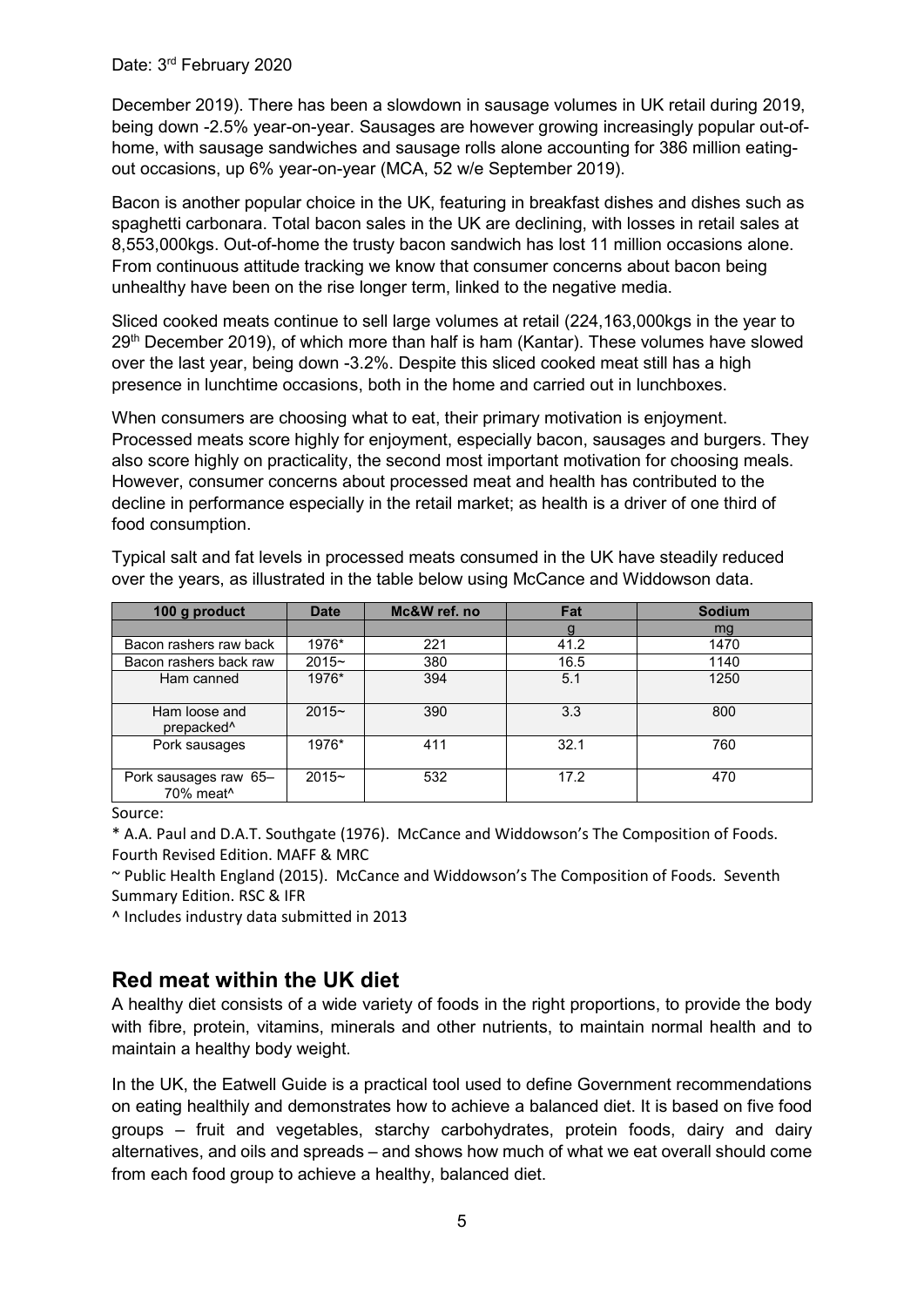Current Government advice is that individuals who are high consumers of red and processed meat, in other words who eat more than 90g (cooked weight) per day, cut down to 70g (this equates to approximately 500g per week), as high intakes are associated with an increased risk bowel (colorectal) cancer**.** A typical 70g portion of cooked red or processed meat\* equates approximately to one of the below;

- 2 rashers of thick bacon
- 1.5 British pork sausages
- Just over a third of an 8oz/225g sirloin steak
- 5 slices of thin lunch ham
- 5 tbsp cooked mince
- Half a patty of a large burger

#### *\*Figures are given as a guide only and are based on average cooked weights.*

The average UK daily consumption of red and processed meat for adults is 62g according to the latest data from the National Diet and Nutrition Survey (NDNS). However, there is a large variation in intake amongst the highest consumers vs lowest consumers (194g/day vs 0g/day). Men, on average, eat more than women (77g/day vs 47g/day).

Despite general advice for high consumers of red and processed meat to eat less, the NHS website acknowledges that red meat – such as beef, lamb and pork – is a good source of protein, vitamins and minerals, and can form part of a balanced diet. These nutritional properties are still found in processed red meat products to varying degrees, however these products tend to be higher in salt and saturated fat. Salt and saturated fat intakes in the UK, on average, are above recommended amounts, so we are advised to cut down on foods that are high in these.

WCRF also recognise that red meat is a good source of nutrients and so can form part of a healthy, balanced diet, but that it doesn't need to be eaten every day. The WCRF recommend that meat consumers aim to eat no more than about three portions of red meat a week, which is around 350–500g cooked weight (or 525–750g raw weight), to help protect against bowel cancer.

Adolescent girls and pre-menopausal women require more iron than men due to menstrual losses. About 50% of adolescent girls have low iron intakes putting them at greater risk of iron deficiency. Red meat contributes 9% of total iron intake in UK adults (38% of total iron intakes in adults come from cereals and cereal products). However, iron and zinc in meat is more readily absorbed by the body than from plant sources.

## <span id="page-6-0"></span>**Nitrates and nitrites in the diet**

Nitrates and nitrites are compounds which are found naturally in soil and drinking water, as well as in some foods, particularly certain types of vegetables. In high-income countries, such as the UK, vegetables are the main dietary source of nitrates and can account for as much as 70-80% of dietary nitrate intake.

Dietary nitrates can be converted into nitrites by bacteria present in the mouth, or by the microflora of the gut, and it is estimated that the body converts 5 to 8% of consumed nitrate into nitrite. Overall, this accounts for the majority (80%) of our total exposure to nitrite, with a smaller amount coming directly from the diet and other environmental sources. Nitrates and nitrites are also added in small amounts (typically less than 1%) to some processed meats, such as bacon to improve appearance, taste and shelf life.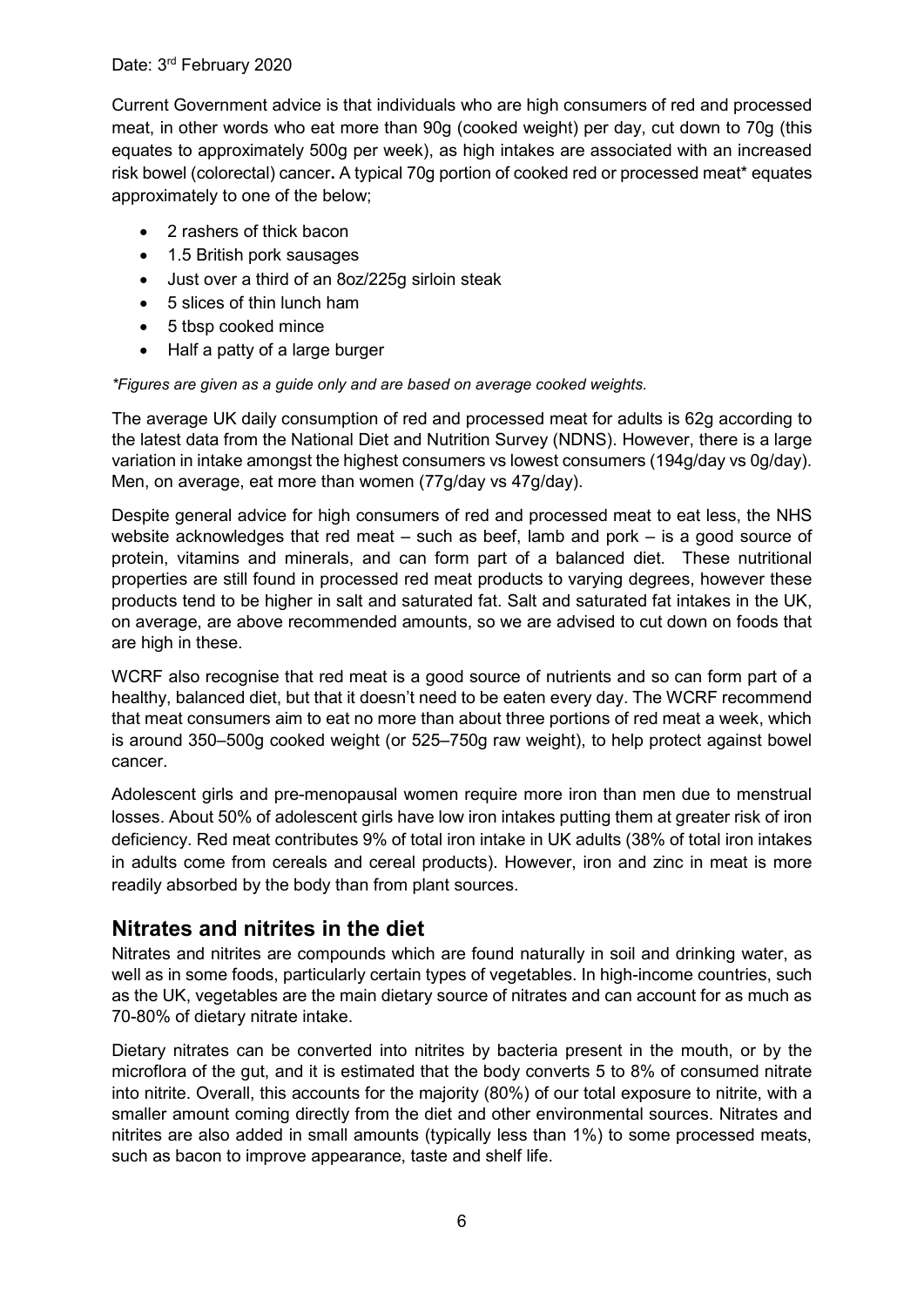Nitrites can react with the breakdown products of amino acids (amines or amides), via a process known as 'nitrosation', to form *N*-nitroso compounds (NOCs), some of which have been found to be carcinogenic in animal experiments. The main source of human exposure to NOCs is formation in the body, mainly in the stomach, from dietary nitrite (and nitrate). NOCs can also form in cured meats during processing and storage, although an analysis commissioned by the Food Standards Agency found that levels of NOCs in a range of UK manufactured foods, including cured meat, were low and unlikely to be a risk to human health.

Although vegetables are the main dietary source of nitrate, they also contain nutrients such as vitamin C and E, as well as other bioactive compounds such as polyphenols, which can inhibit the conversion of nitrate/nitrite to potentially harmful NOCs. Fruit and vegetables are important components of a healthy, balanced diet, and if consumed daily in sufficient amounts, could help to reduce the risk of certain diseases. It is recommended in the UK to eat at least five portions of a variety of fruit and vegetables a day.

Results from epidemiological studies have shown that a higher consumption of processed meat is associated with a greater risk of bowel cancer, however it is not known to what extent this may be due to nitrates and nitrites within processed meat. The WCRF Continuous Update Project has concluded that:

#### *"Overall, it is likely that a combination of mechanisms contribute to higher risk of colorectal cancer among people consuming high quantities of processed meat."*

These include high temperature cooking or grilling of some processed meat products (such as sausages), which can lead to the formation of potentially carcinogenic heterocyclic amines and polycyclic aromatic hydrocarbons. Also, haem iron, found in red meat, may promote the formation of NOCs in the body.

EFSA concluded in June 2017 that the limits on sodium and potassium nitrite/nitrate added to meat and other foods remain safe and no further reduction was required. EFSA based its conclusions on an expert risk assessment which estimated the amount of nitrates and nitrites that could be eaten daily over a person's lifetime without any adverse health impacts. This work found that average intakes in the general population were within the Acceptable Daily Intake (ADI) ranges.

Sodium and potassium salts of nitrite and nitrate are authorised as food additives in the EU (E 249-252) and are used in meat, fish and cheese products to hinder microbial growth, in particular to protect against botulism, as well as to keep meat red and enhance its flavour. Although intake of sodium salts of nitrite and nitrate are safe within ADI, these products also contain salt (sodium chloride) as a preservative, which can contribute to overall daily salt intake.

## <span id="page-7-0"></span>**Conclusion**

Current Government advice on healthy eating includes recommendations on red and processed meat consumption. This highlights that any individuals who are high consumers of red and processed meat, defined as those who eat more than 90g (cooked weight) per day, cut down to 70g. Therefore, current UK advice is that processed meat can be enjoyed in moderation as part of a healthy, balanced diet, including plenty of plant-based foods such as wholegrains, vegetables and fruit.

The lack of a universally agreed definition of processed meat and the different categorisations and terminologies used in studies, make meaningful comparisons challenging. It should also be acknowledged that not all 'processed meats' are the same, with UK sausages and burgers often only falling into this category because of the preservatives and salt added to them.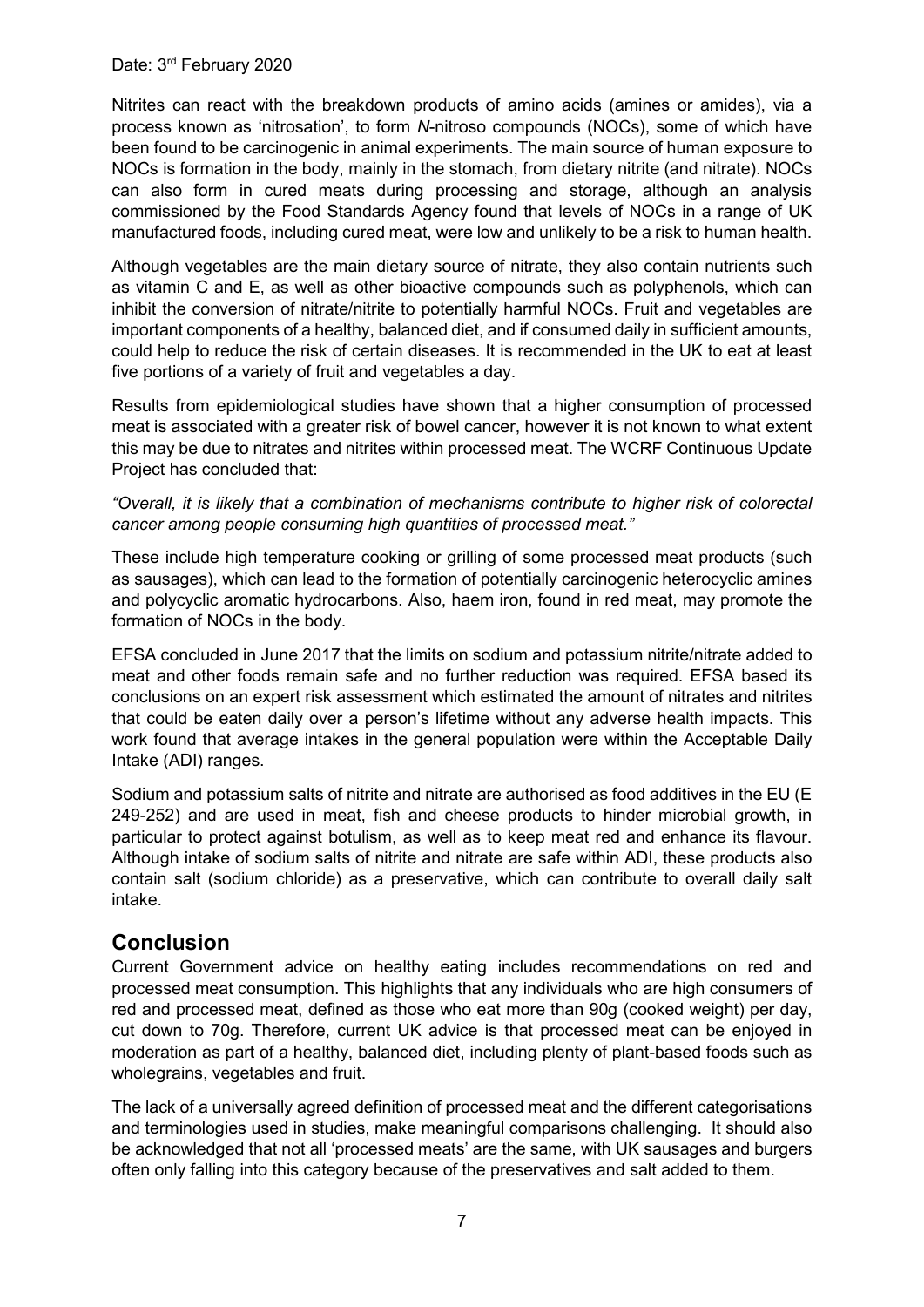Health authorities have raised concerns about high red and processed meat intakes. However direct 'cause and effect' on any one food or food group and a health outcome cannot be proven by observational (epidemiological) studies. Furthermore, the IARC's classifications relate to the strength of scientific evidence for a link, but does not tell us anything about how dangerous a substance is or the level of risk involved. This presents challenges which over the years has led to misleading reports in the media about the risk associated with red and processed meat and cancer.

<span id="page-8-0"></span>We hope this report has provided some additional clarification and context to the debate.